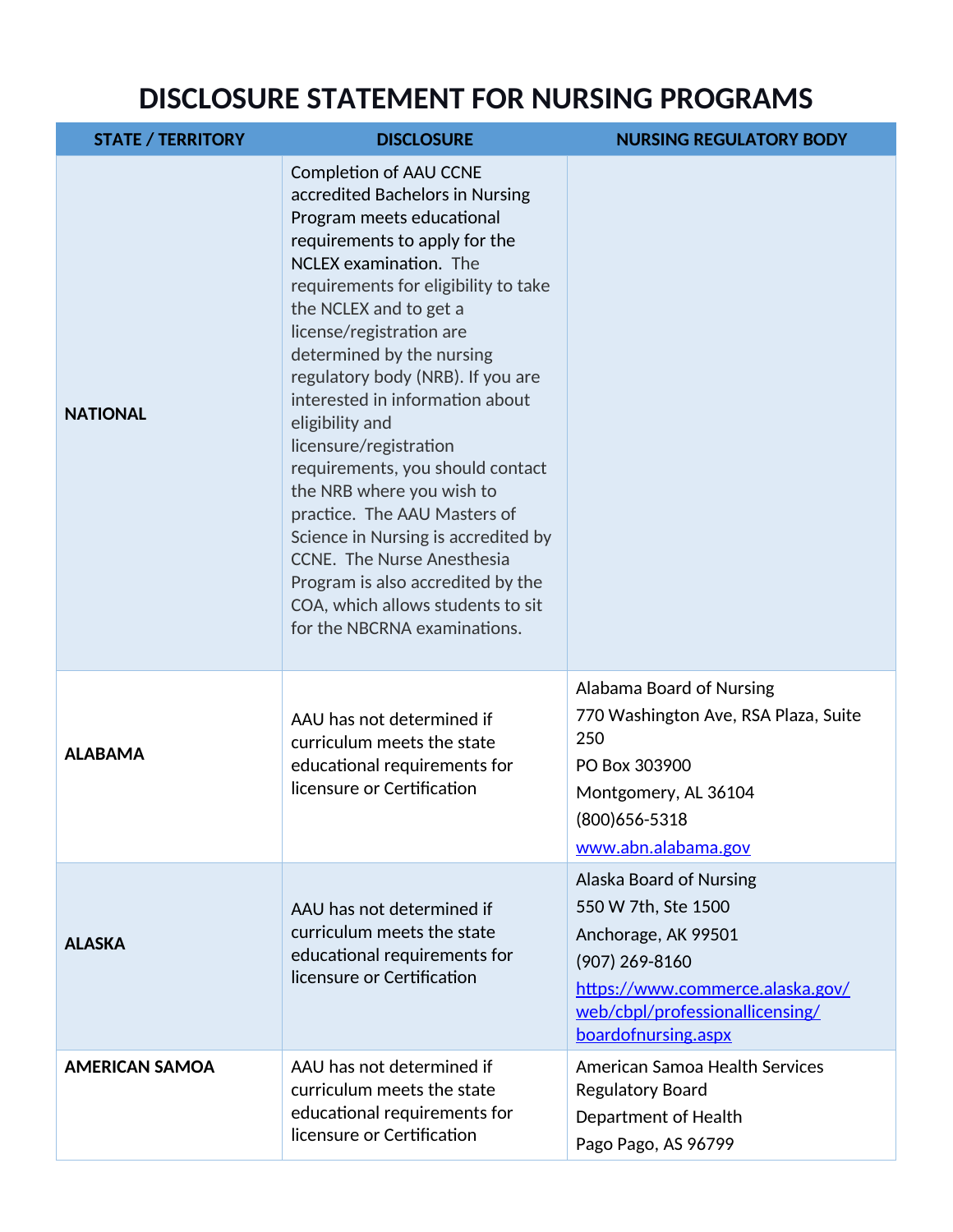|                    |                                                                                                                       | (684) 633-1222                                                                                                                                                                                                                                                                        |
|--------------------|-----------------------------------------------------------------------------------------------------------------------|---------------------------------------------------------------------------------------------------------------------------------------------------------------------------------------------------------------------------------------------------------------------------------------|
| <b>ARIZONA</b>     | AAU has not determined if<br>curriculum meets the state<br>educational requirements for<br>licensure or Certification | Arizona State Board of Nursing<br>1740 W Adams Street, Ste 2000<br>Phoenix, AZ 85007<br>$(602)$ 771-7800<br>https://www.azbn.gov/                                                                                                                                                     |
| <b>ARKANSAS</b>    | AAU has not determined if<br>curriculum meets the state<br>educational requirements for<br>licensure or Certification | Arkansas State Board of Nursing<br>University Tower Bldg. 123 South<br>University Ste 800<br>Little Rock, AR 72204<br>(501) 686-2700<br>www.arsbn.org                                                                                                                                 |
| <b>CALIFORNIA</b>  | AAU has not determined if<br>curriculum meets the state<br>educational requirements for<br>licensure or Certification | <b>California Board of Registered Nursing</b><br>1747 N. Market Blvd. Suite 150 S<br>PO Box 944210<br>Sacramento, CA 94244<br>(916) 322-3350<br>https://www.rn.ca.gov/outage.shtml                                                                                                    |
| <b>COLORADO</b>    | AAU has not determined if<br>curriculum meets the state<br>educational requirements for<br>licensure or Certification | <b>Colorado Board of Nursing</b><br>1560 Broadway, Suite 1350<br>Denver, CO 80202<br>(303) 894-2430<br>https://www.colorado.gov/pacific/<br>dora/Nursing                                                                                                                              |
| <b>CONNECTICUT</b> | AAU has not determined if<br>curriculum meets the state<br>educational requirements for<br>licensure or Certification | <b>Connecticut Department of Public</b><br>Health, Nursing Licensing<br>410 Capitol Ave., MS#12 APP<br>PO Box 340308<br>Hartford, CT, 06134<br>(860) 509-7603<br>https://portal.ct.gov/DPH/Practitioner-<br>Licensing--Investigations/Registered-<br>Nurse/Registered-Nurse-Licensure |
| <b>DELAWARE</b>    | AAU has not determined if<br>curriculum meets the state<br>educational requirements for<br>licensure or Certification | Delaware Board of Nursing<br>Cannon Building Suite 203, 861 Silver<br>Lake Blvd.<br>Dover, DE 19904<br>(302) 744-4500<br>https://dpr.delaware.gov/boards/<br>nursing/                                                                                                                 |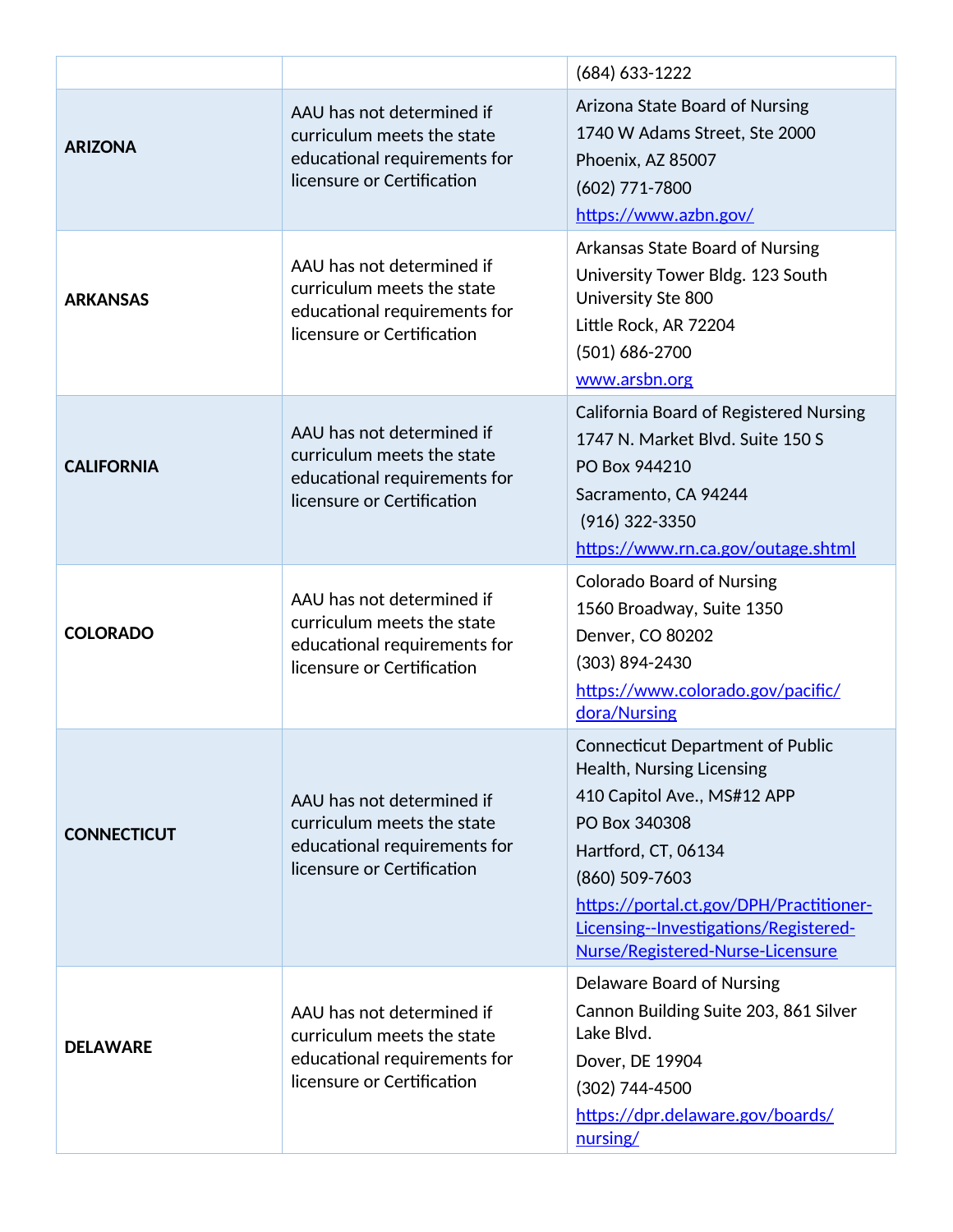| <b>DISTRICT OF COLUMBIA</b> | AAU has not determined if<br>curriculum meets the state<br>educational requirements for<br>licensure or Certification | District of Columbia Board of Nursing<br>899 North Capitol Street, NE                                                                                   |
|-----------------------------|-----------------------------------------------------------------------------------------------------------------------|---------------------------------------------------------------------------------------------------------------------------------------------------------|
| <b>WASHINGTON, DC</b>       | AAU has not determined if<br>curriculum meets the state<br>educational requirements for<br>licensure or Certification | Washington, DC 20002<br>(202) 442-5955<br>https://dchealth.dc.gov/bon                                                                                   |
| <b>FLORIDA</b>              | AAU has not determined if<br>curriculum meets the state<br>educational requirements for<br>licensure or Certification | Department of Health Board of Nursing<br><b>Bald Cypress Way Bin C-02</b><br>Tallahassee, FL 32399<br>(850) 488-0595<br>https://floridasnursing.gov/    |
| <b>GEORGIA</b>              | AAU has not determined if<br>curriculum meets the state<br>educational requirements for<br>licensure or Certification | Georgia Board of Nursing<br>214 State Capitol<br>Atlanta, GA 30334<br>(844) 753-7825<br>http://www.sos.ga.gov/plb/nursing                               |
| <b>GUAM</b>                 | AAU has not determined if<br>curriculum meets the state<br>educational requirements for<br>licensure or Certification | <b>Guam Board of Nurse Examiners</b><br>#123 Chalan Kareta<br>Revised January, 2021<br>Mangilao, Guam 96913-6304<br>$(671) 735 - 7407$                  |
| <b>HAWAII</b>               | AAU has not determined if<br>curriculum meets the state<br>educational requirements for<br>licensure or Certification | Hawaii Board of Nursing<br>PO Box 3469<br>Honolulu, HI 96801<br>(808) 586-2695<br>https://cca.hawaii.gov/pvl/boards/<br>nursing/                        |
| <b>IDAHO</b>                | AAU has not determined if<br>curriculum meets the state<br>educational requirements for<br>licensure or Certification | <b>Idaho Board of Nursing</b><br>280 N 8th Street, Suite 210<br>PO Box 83720<br>Boise, ID 83720<br>$(208)$ 577-2476<br>https://ibn.idaho.gov/IBNPortal/ |
| <b>ILLINOIS</b>             | AAU has not determined if<br>curriculum meets the state<br>educational requirements for<br>licensure or Certification | Illinois Board of Nursing (Illinois<br>Department of Financial and<br>Professional Regulation/Nursing Unit)                                             |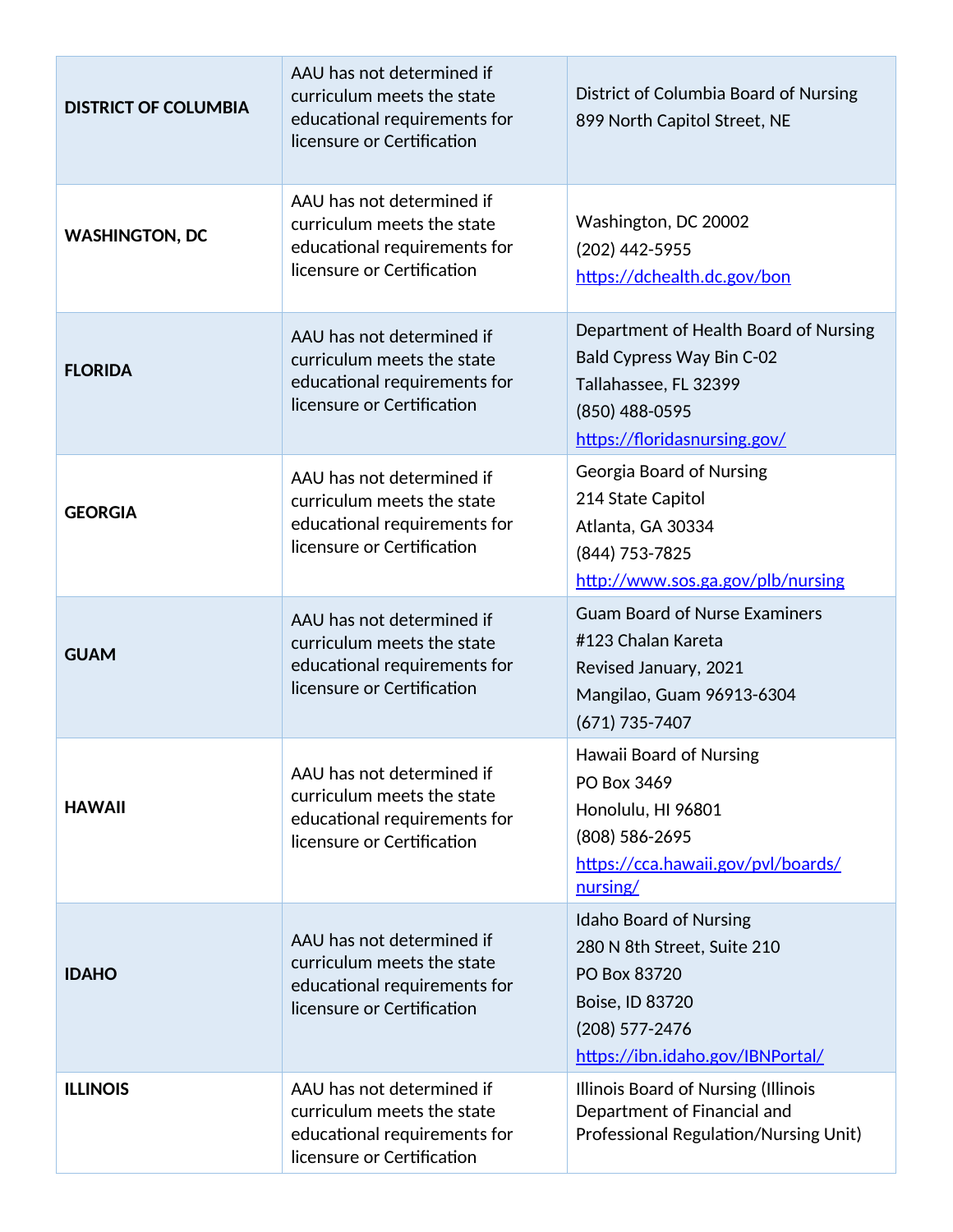|                  |                                                                                                                       | 100 West Randolph St, 9th Floor<br>Chicago, IL 60601<br>(888) 473-4858<br>https://www.idfpr.com/profs/Email/<br>prfGrp07.asp                              |
|------------------|-----------------------------------------------------------------------------------------------------------------------|-----------------------------------------------------------------------------------------------------------------------------------------------------------|
| <b>INDIANA</b>   | AAU has not determined if<br>curriculum meets the state<br>educational requirements for<br>licensure or Certification | Indiana State Board of Nursing<br>402 W. Washington Street, Room W072<br>Indianapolis, IN 46204<br>$(317)$ 233-4236<br>https://www.in.gov/pla/nursing.htm |
| <b>IOWA</b>      | AAU has not determined if<br>curriculum meets the state<br>educational requirements for<br>licensure or Certification | Iowa Board of Nursing<br>400 SW 8th Street, Suite B<br>Des Moines, IA 50309<br>$(515)$ 281-3255<br>https://nursing.iowa.gov/                              |
| <b>KANSAS</b>    | AAU has not determined if<br>curriculum meets the state<br>educational requirements for<br>licensure or Certification | <b>Kansas Board of Nursing</b><br>900 SW Jackson Street, Suite 1051<br>Topeka, KS66612<br>(785) 296-7929<br>https://ksbn.kansas.gov/                      |
| <b>KENTUCKY</b>  | AAU has not determined if<br>curriculum meets the state<br>educational requirements for<br>licensure or Certification | Kentucky Board of Nursing<br>312 Whittington Pky, Suite 300<br>Louisville, KY 40222<br>Revised January, 2021<br>(502) 429-3300<br>https://kbn.ky.gov/     |
| <b>LOUISIANA</b> | AAU has not determined if<br>curriculum meets the state<br>educational requirements for<br>licensure or Certification | Louisiana State Board of Practical Nurse<br>Examiners<br>131 Airline Drive, Suite 301<br>Metairie, LA 70001<br>(504) 838-5791<br>https://www.lsbpne.com/  |
| <b>MAINE</b>     | AAU has not determined if<br>curriculum meets the state<br>educational requirements for<br>licensure or Certification | Maine State Board of Nursing<br>161 Capitol St.<br>Augusta, ME 04333<br>$(207)$ 287-1133<br>https://www.maine.gov/<br>boardofnursing/                     |
| <b>MARYLAND</b>  | AAU has not determined if<br>curriculum meets the state                                                               | <b>Maryland Board of Nursing</b>                                                                                                                          |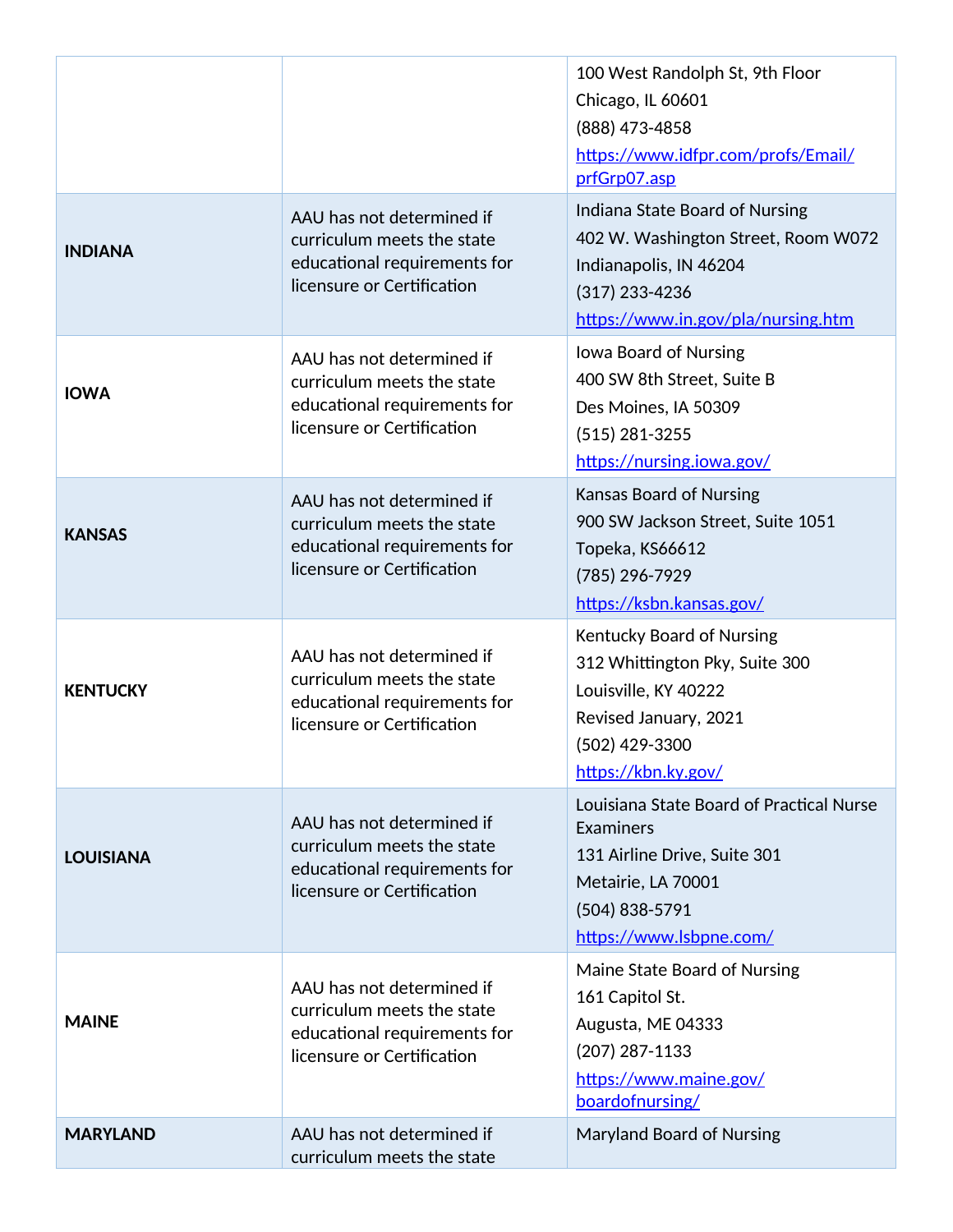|                      | educational requirements for<br>licensure or Certification                                                            | 4140 Patterson Avenue<br>Baltimore, MD 21215<br>$(410) 585 - 1900$<br>https://mbon.maryland.gov/Pages/<br>default.aspx                                                                                                                            |
|----------------------|-----------------------------------------------------------------------------------------------------------------------|---------------------------------------------------------------------------------------------------------------------------------------------------------------------------------------------------------------------------------------------------|
| <b>MASSACHUSETTS</b> | AAU has not determined if<br>curriculum meets the state<br>educational requirements for<br>licensure or Certification | Massachusetts Board of Registration in<br><b>Nursing</b><br>239 Causeway St Suite 500, 5th Floor<br>Boston, MA 02114<br>(800) 414-0168 or (617) 973-0900<br>https://www.mass.gov/orgs/board-of-<br>registration-in-nursing                        |
| <b>MICHIGAN</b>      | AAU has not determined if<br>curriculum meets the state<br>educational requirements for<br>licensure or Certification | Michigan Department of Licensing and<br><b>Regulatory Affairs</b><br>611 Ottawa Street-Central Office<br>PO Box 30664<br>Lansing, MI 48909<br>$(517)$ 335-1980<br>https://www.michigan.gov/lara/<br>0,4601,7-154-<br>89334 63294 72975---,00.html |
| <b>MINNESOTA</b>     | AAU has not determined if<br>curriculum meets the state<br>educational requirements for<br>licensure or Certification | Minnesota Board of Nursing<br>1210 Northland Drive Suite 120<br>Mendota Heights, MN 55120<br>$(612)$ 317-3000<br>https://mn.gov/boards/nursing/                                                                                                   |
| <b>MISSISSIPPI</b>   | AAU has not determined if<br>curriculum meets the state<br>educational requirements for<br>licensure or Certification | Mississippi Board of Nursing<br>13 Pear Orchard Road Plaza II Suite 300<br>Revised January, 2021<br>Ridgeland, MS 39157<br>$(601)$ 957-6300<br>http://www.msbn.ms.gov/                                                                            |
| <b>MISSOURI</b>      | AAU has not determined if<br>curriculum meets the state<br>educational requirements for<br>licensure or Certification | Missouri Division of Professional<br>Registration<br>3605 Missouri Boulevard<br>PO Box 656<br>Jefferson City, MO 65102<br>$(573) 751 - 0681$<br>https://pr.mo.gov/nursing.asp                                                                     |
| <b>MONTANA</b>       | AAU has not determined if<br>curriculum meets the state                                                               | Montana Board of Nursing                                                                                                                                                                                                                          |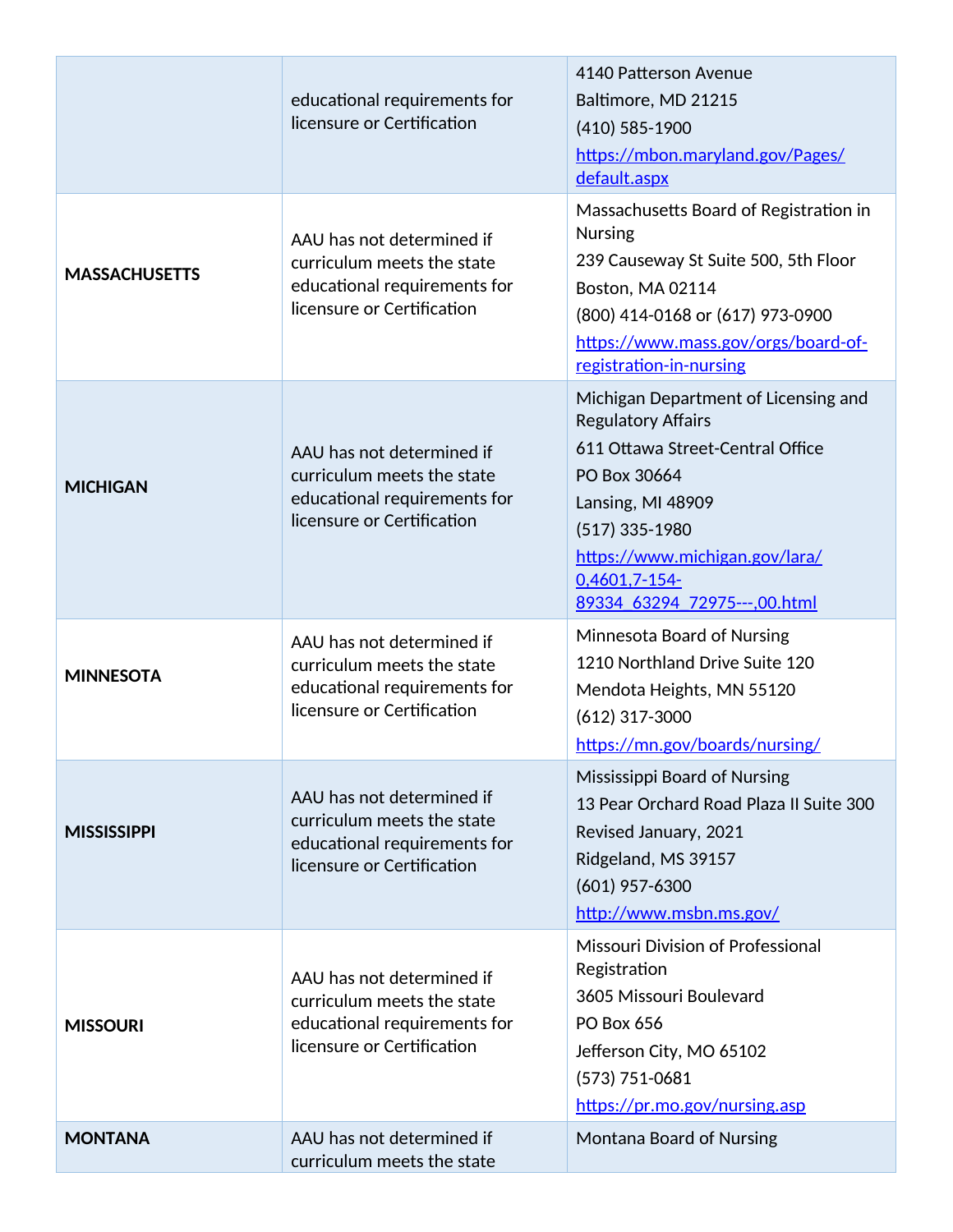|                      | educational requirements for<br>licensure or Certification                                                            | 301 S. Park Ave 4th Floor<br>PO Box 200513<br>Helena, MT 59620<br>(406) 444-6880<br>http://boards.bsd.dli.mt.gov/nur                                                                                                                            |
|----------------------|-----------------------------------------------------------------------------------------------------------------------|-------------------------------------------------------------------------------------------------------------------------------------------------------------------------------------------------------------------------------------------------|
| <b>NEBRASKA</b>      | AAU has not determined if<br>curriculum meets the state<br>educational requirements for<br>licensure or Certification | Nebraska Department of Health and<br><b>Human Services</b><br>301 Centennial Mall South, 1st Floor,<br>14th and M Streets<br>PO Box 94986<br>Lincoln, NE 68508<br>(402) 471-4376<br>http://dhhs.ne.gov/licensure/Pages/<br>Nurse-Licensing.aspx |
| <b>NEVADA</b>        | AAU has not determined if<br>curriculum meets the state<br>educational requirements for<br>licensure or Certification | Nevada State Board of Nursing<br>5011 Meadowood Mall Way, Suite 300<br>Reno, NV 89502<br>$(775) 590 - 6726$<br>https://nevadanursingboard.org/                                                                                                  |
| <b>NEW HAMPSHIRE</b> | AAU has not determined if<br>curriculum meets the state<br>educational requirements for<br>licensure or Certification | <b>Board of Nursing</b><br>121 South Fruit Street, Suite 102<br>Concord, NH 03301<br>$(603)$ 271-2323<br>https://www.oplc.nh.gov/nursing/                                                                                                       |
| <b>NEW JERSEY</b>    | AAU has not determined if<br>curriculum meets the state<br>educational requirements for<br>licensure or Certification | New Jersey Board of Nursing<br>124 Halsey Street, 6th Floor<br>PO Box 45010<br>Newark, NJ 07101<br>$(973) 504 - 6430$<br>https://www.ncsbn.org/New<br>%20Jersey.htm<br>Revised January, 2021                                                    |
| <b>NEW MEXICO</b>    | AAU has not determined if<br>curriculum meets the state<br>educational requirements for<br>licensure or Certification | New Mexico Board of Nursing<br>6301 Indian School Rd NE Suite 710<br>Albuquerque, NM 87110<br>(505) 841-8340<br>http://nmbon.sks.com/                                                                                                           |
| <b>NEW YORK</b>      | AAU has not determined if<br>curriculum meets the state<br>educational requirements for                               | <b>Professional Education Program Review</b><br>Office of Professions, Registration Unit,<br>State Education Building, 2nd Floor                                                                                                                |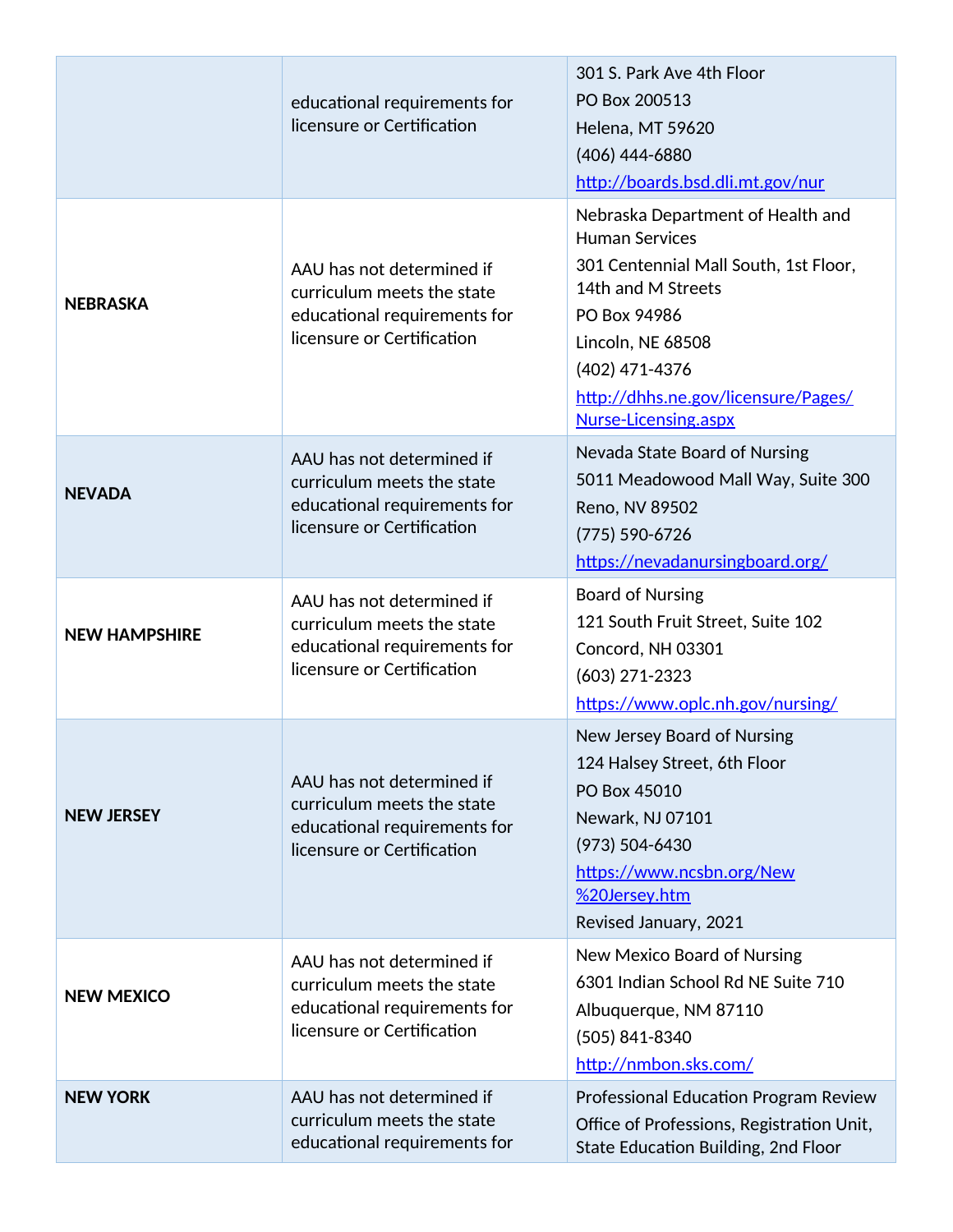|                                           | licensure or Certification                                                                                            | Albany, NY 12234<br>(518) 474-3817 Ext 360<br>http://www.op.nysed.gov/                                                                                                                |
|-------------------------------------------|-----------------------------------------------------------------------------------------------------------------------|---------------------------------------------------------------------------------------------------------------------------------------------------------------------------------------|
| <b>NORTH CAROLINA</b>                     | AAU has not determined if<br>curriculum meets the state<br>educational requirements for<br>licensure or Certification | North Carolina Board of Nursing<br>4516 Lake Boone Trail<br>Raleigh, NC 27602<br>$(919) 782 - 3211$<br>http://www.ncbon.com/                                                          |
| <b>NORTH DAKOTA</b>                       | AAU has not determined if<br>curriculum meets the state<br>educational requirements for<br>licensure or Certification | North Dakota Board of Nursing<br>19 S 7th Street, Suite 504<br>Bismarck, ND 58504<br>(701) 328-9777<br>https://www.ndbon.org/                                                         |
| <b>NORTHERN MARIANA</b><br><b>ISLANDS</b> | AAU has not determined if<br>curriculum meets the state<br>educational requirements for<br>licensure or Certification | Northern Mariana Islands Board of<br><b>Nursing</b><br>P.O. Box 501458<br>Saipan, MP 96950<br>670-233-2263/670-234-2264                                                               |
| <b>OHIO</b>                               | AAU has not determined if<br>curriculum meets the state<br>educational requirements for<br>licensure or Certification | <b>Ohio Board of Nursing</b><br>17 S High Street, Suite 660<br>Columbus, OH 43215<br>$(614)466 - 3947$<br>https://nursing.ohio.gov/                                                   |
| <b>OKLAHOMA</b>                           | AAU has not determined if<br>curriculum meets the state<br>educational requirements for<br>licensure or Certification | <b>Oklahoma Board of Nursing</b><br>2915 N Classen, Suite 524<br>OKC, OK 73106<br>(405) 962-1800<br>http://www.nursing.ok.gov/                                                        |
| <b>OREGON</b>                             | AAU has not determined if<br>curriculum meets the state<br>educational requirements for<br>licensure or Certification | Oregon State Board of Nursing<br>17938 SW Upper Boones Ferry Rd<br>Portland, OR 97224<br>$(405)$ 962-1800<br>http://www.oregon.gov/OSBN/pages/<br>index.aspx<br>Revised January, 2021 |
| <b>PENNSYLVANIA</b>                       | AAU has not determined if<br>curriculum meets the state<br>educational requirements for<br>licensure or Certification | Pennsylvania State Board of Nursing<br>One Penn Center 2601 N. 3rd Street<br>Harrisburg, PA 17110<br>$(717)783 - 7142$                                                                |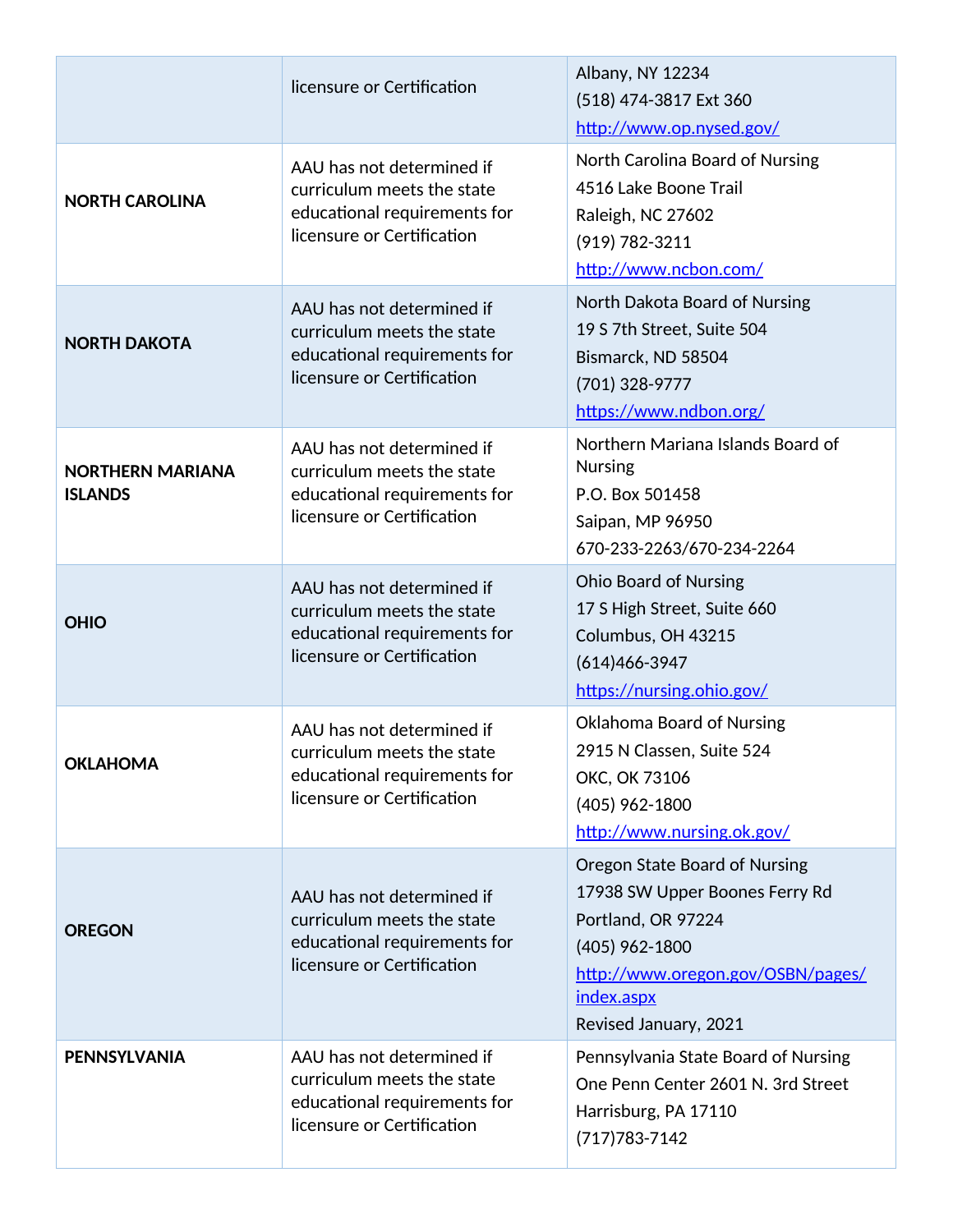|                          |                                                                                                                       | http://www.dos.pa.gov/                                                                                                                                                                                                |
|--------------------------|-----------------------------------------------------------------------------------------------------------------------|-----------------------------------------------------------------------------------------------------------------------------------------------------------------------------------------------------------------------|
| <b>PUERTO RICO</b>       | AAU has not determined if<br>curriculum meets the state<br>educational requirements for<br>licensure or Certification | <b>Puerto Rico Board of Nursing</b><br>800 Roberto H Todd Avenue, Room 202<br>Stop 18<br>Santurce, PR 00908<br>(787) 725-7506<br>http://www.salud.gov.pr/                                                             |
| <b>RHODE ISLAND</b>      | AAU has not determined if<br>curriculum meets the state<br>educational requirements for<br>licensure or Certification | RI Department of Health, Board of Nurse<br><b>Registration and Nursing Education</b><br>Three Capitol Hill Room 103<br>Providence, RI 02908<br>(401) 222-5700<br>https://health.ri.gov/licenses/<br>detail.php?id=231 |
| <b>REPUBLIC OF PALAU</b> | AAU has not determined if<br>curriculum meets the state<br>educational requirements for<br>licensure or Certification | Ministry of Health<br>One Hospital Rd<br>P.O. Box 6027<br>Koror, Republic of Palau 96940<br>(680) 488-2552/2553<br>http://www.palauhealth.org/<br>default.aspx                                                        |
| <b>RMI</b>               | AAU has not determined if<br>curriculum meets the state<br>educational requirements for<br>licensure or Certification | RMI Ministry of Health and Human<br><b>Services</b><br>PO Box 16<br>Delap, Majuro 96960<br>(692) 625-7710<br>https://www.facebook.com/rmimoh/                                                                         |
| <b>SOUTH CAROLINA</b>    | AAU has not determined if<br>curriculum meets the state<br>educational requirements for<br>licensure or Certification | South Carolina Board of Nursing<br>110 Centerview Dr Suite 202<br>Columbia, SC 29210<br>(803) 896-4550<br>http://llr.sc.gov/                                                                                          |
| <b>SOUTH DAKOTA</b>      | AAU has not determined if<br>curriculum meets the state<br>educational requirements for<br>licensure or Certification | South Dakota Board of Nursing<br>4305 S Louise Ave, Suite 201<br>Sioux Falls, SD 57106<br>$(605)$ 362-2760<br>https://doh.sd.gov/boards/nursing/                                                                      |
| <b>TENNESSEE</b>         | AAU has not determined if<br>curriculum meets the state                                                               | <b>Tennessee Board of Nursing</b><br>665 Mainstream Drive, 2nd Floor                                                                                                                                                  |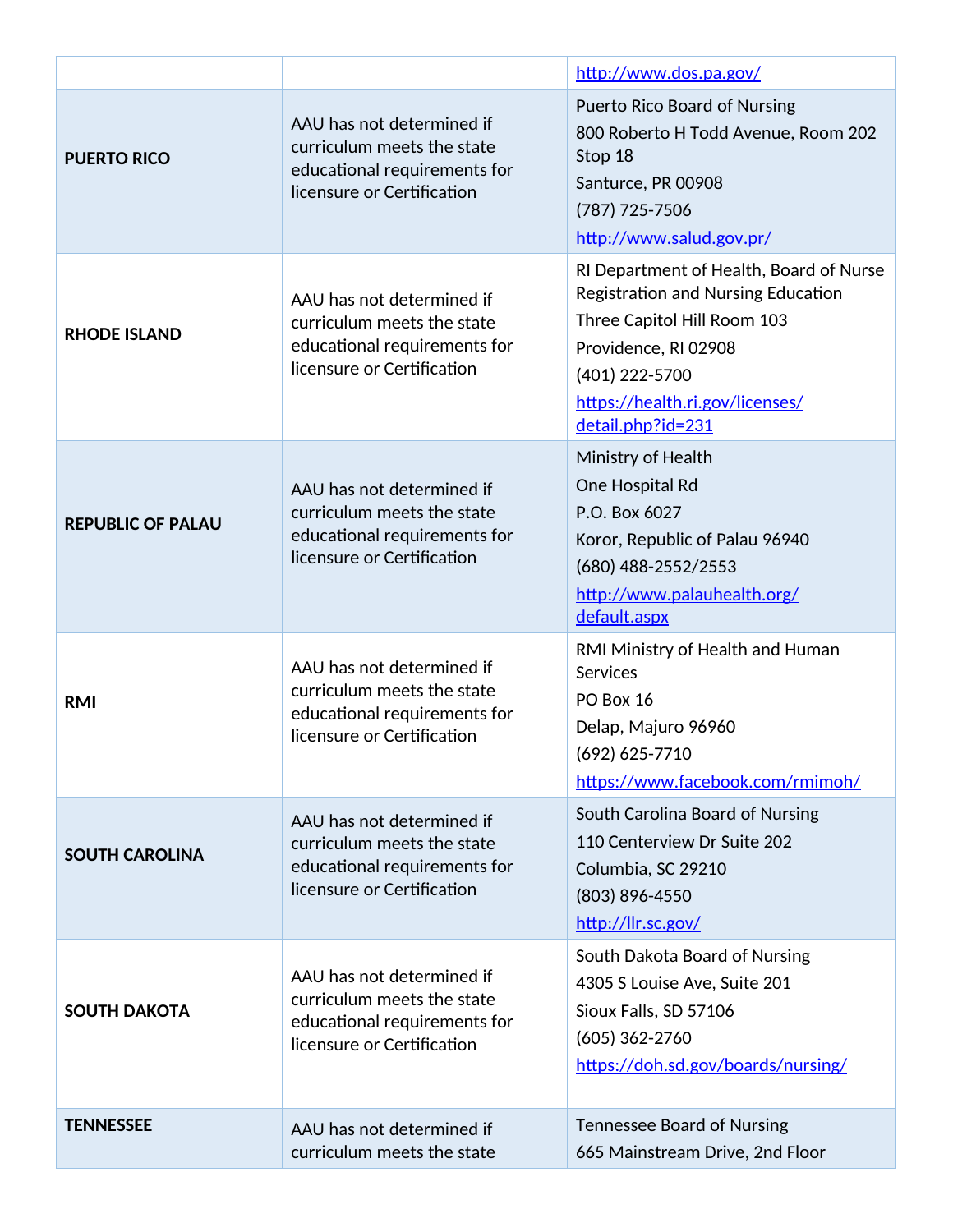|                       | educational requirements for<br>licensure or Certification                                                            | Nashville, TN 37243<br>$(615)$ 532-5166<br>http://www.tn.gov/nursing<br>Revised January, 2021                                                                                                                                  |
|-----------------------|-----------------------------------------------------------------------------------------------------------------------|--------------------------------------------------------------------------------------------------------------------------------------------------------------------------------------------------------------------------------|
| <b>TEXAS</b>          | AAU has not determined if<br>curriculum meets the state<br>educational requirements for<br>licensure or Certification | <b>Texas Board of Nursing</b><br>333 Guadalupe, Suite 3-460<br>Austin, TX 78701<br>$(512)$ 305-7400<br>http://www.bon.state.tx.us/                                                                                             |
| <b>UTAH</b>           | AAU has not determined if<br>curriculum meets the state<br>educational requirements for<br>licensure or Certification | Utah Department of Commerce, Division<br>of Occupational and Professional<br>Licensing<br>Heber M. Wells Bldg., 4th Floor, 160 East<br>300 South<br>Salt Lake City, UT 84111<br>(801) 530-6628<br>https://dopl.utah.gov/nurse/ |
| <b>VERMONT</b>        | AAU has not determined if<br>curriculum meets the state<br>educational requirements for<br>licensure or Certification | Board of Nursing - VT Secretary of<br>State's Office<br>89 Main Street, 3rd Floor<br>Montpelier, VT 05633<br>(802) 828-2396<br>https://www.sec.state.vt.us/<br>professional-regulation/list-of-<br>professions/nursing.aspx    |
| <b>VIRGIN ISLANDS</b> | AAU has not determined if<br>curriculum meets the state<br>educational requirements for<br>licensure or Certification | Virgin Islands Board of Nurse Licensure<br>PO Box 304247<br>St. Thomas, VI 00803<br>$(340)$ 774-7477<br>http://www.ncsbn.org/                                                                                                  |
| <b>VIRGINIA</b>       | AAU has not determined if<br>curriculum meets the state<br>educational requirements for<br>licensure or Certification | Virginia Department of Health<br><b>Professionals Board of Nursing</b><br>Perimeter Center 9960 Maryland Drive,<br>Suite 300<br>Henrico, VA 23233<br>(804) 367-4400<br>http://www.dhp.virginia.gov/                            |
| <b>WASHINGTON</b>     | AAU has not determined if<br>curriculum meets the state<br>educational requirements for<br>licensure or Certification | Nursing Care and Quality Assurance<br>Commission<br>Towne Center 2, 111 Israel Road SE<br>Tumwater, WA 98501                                                                                                                   |